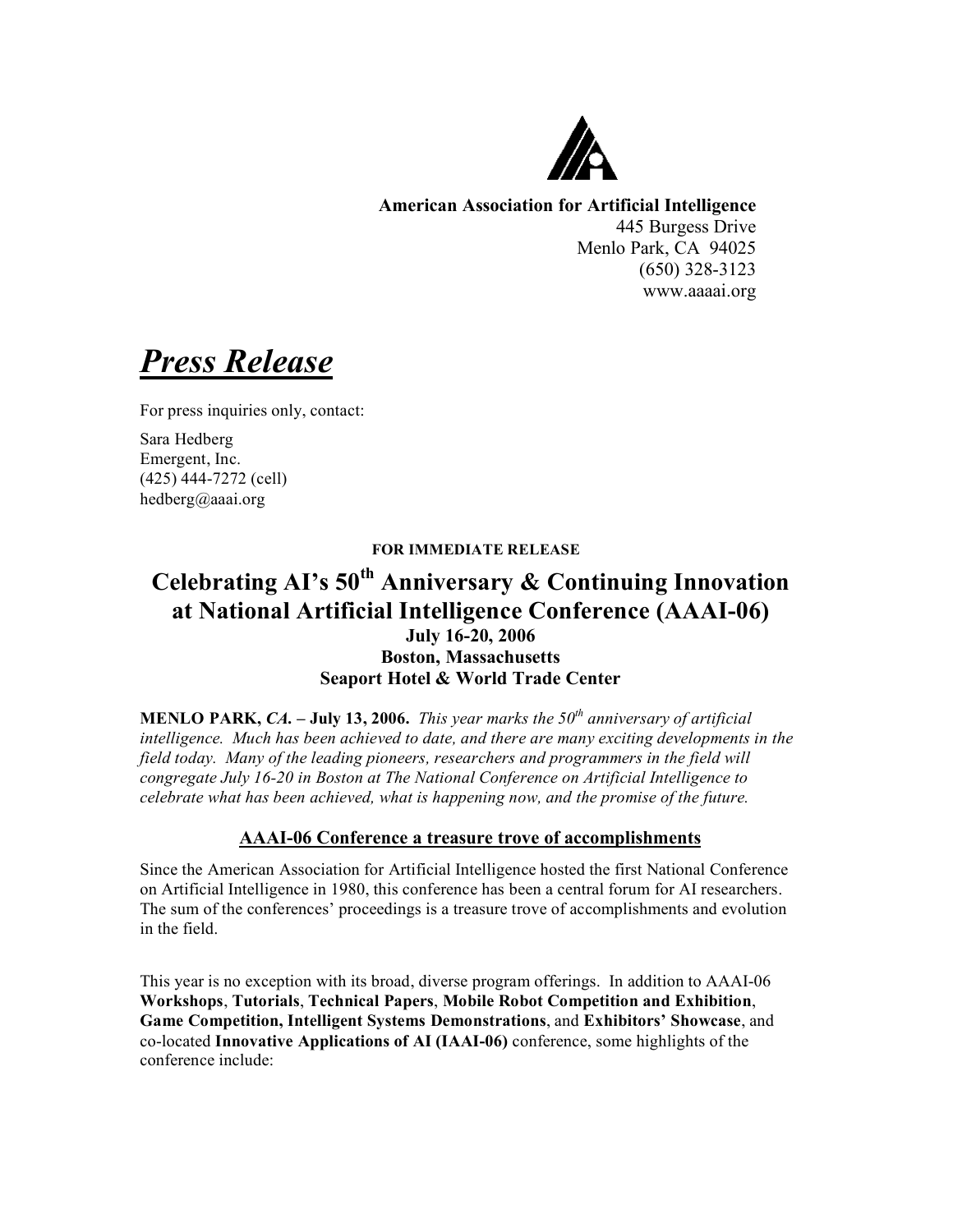- **Keynote Speaker** is Tim Berners-Lee, Director of the World Wide Web Consortium and creator of the World Wide Web. "It's a coup to have Tim Berners-Lee as the keynote speaker this year," says Alan Mackworth, President of AAAI, Professor of Computer Science and Director of the Laboratory for Computational Intelligence at the University of British Columbia. "The Web has transformed our society, and AI plays a significant role in that transformation. The synergy between his concept of the semantic web and AI science and technology will further that transformation."
- **IAAI Invited Speakers** include Sebastian Thrun, leader of the Stanford University team that won the DARPA Grand Challenge this past fall; and Neil Jacobstein, CEO of Teknowledge, whose talk is entitled "Electrifying Knowledge Work: 362 Innovative Applications of Artificial Intelligence 1989-2006".
- **AAAI Senior Members Track** offers established researchers an opportunity to give a "big picture" talk on a well-developed body of research, an important new research area, or a thoughtful critique of trends in the field. These presentations are in contrast to regular conference papers which usually focus on a specific contribution. Twelve papers have been accepted for this first-time track.
- **Special Technical Track: Artificial Intelligence and the Web** featuring the use of AI techniques, systems and concepts on the Web.
- **Special Technical Track: Integrated Intelligent Capabilities** consisting of papers that report on theoretical or empirical studies that highlight the role of integration of multiple components in achieving intelligent behavior.
- **AAAI Member Posters** is a new forum that enables AAAI members to present and discuss their work based on a submitted abstract, rather than a regular AAAI paper. The poster session is intended to stimulate cross-fertilization and the free circulation of ideas.
- **AAAI Nectar** giving conference attendees an opportunity to learn about results from AAAI's sister conferences, in a new special track with 23 papers and 12 posters being presented.

AAAI continues its commitment to nurture the upcoming AI generation. Besides the workshops and tutorials, the conference includes the **Students Abstracts and Poster Program**, the **Doctoral Consortium Program**, a **Volunteer Program** offering a limited number of complimentary technical program registrations, and a **Scholarship Program** providing partial travel support.

## **Innovative Applications of AI conference: demonstrating AI's maturity and vitality**

AAAI initiated the Innovative Applications of AI awards and conference in 1989 to recognize new applications that solved real world problems with substantial bottom line impact. "The IAAI conference holds considerable significance for the 50th anniversary of AI," says Bruce Porter, IAAI-06 conference chair and Director of the AI Lab at the University of Texas at Austin. "It's living proof of the maturity and vitality of the field, which has successfully moved from academic research labs to practical applications in many environments.

"The conference will showcase six successful deployments of AI technologies that solve core problems in customer support, manufacturing, procurement, sourcing, hardware verification and